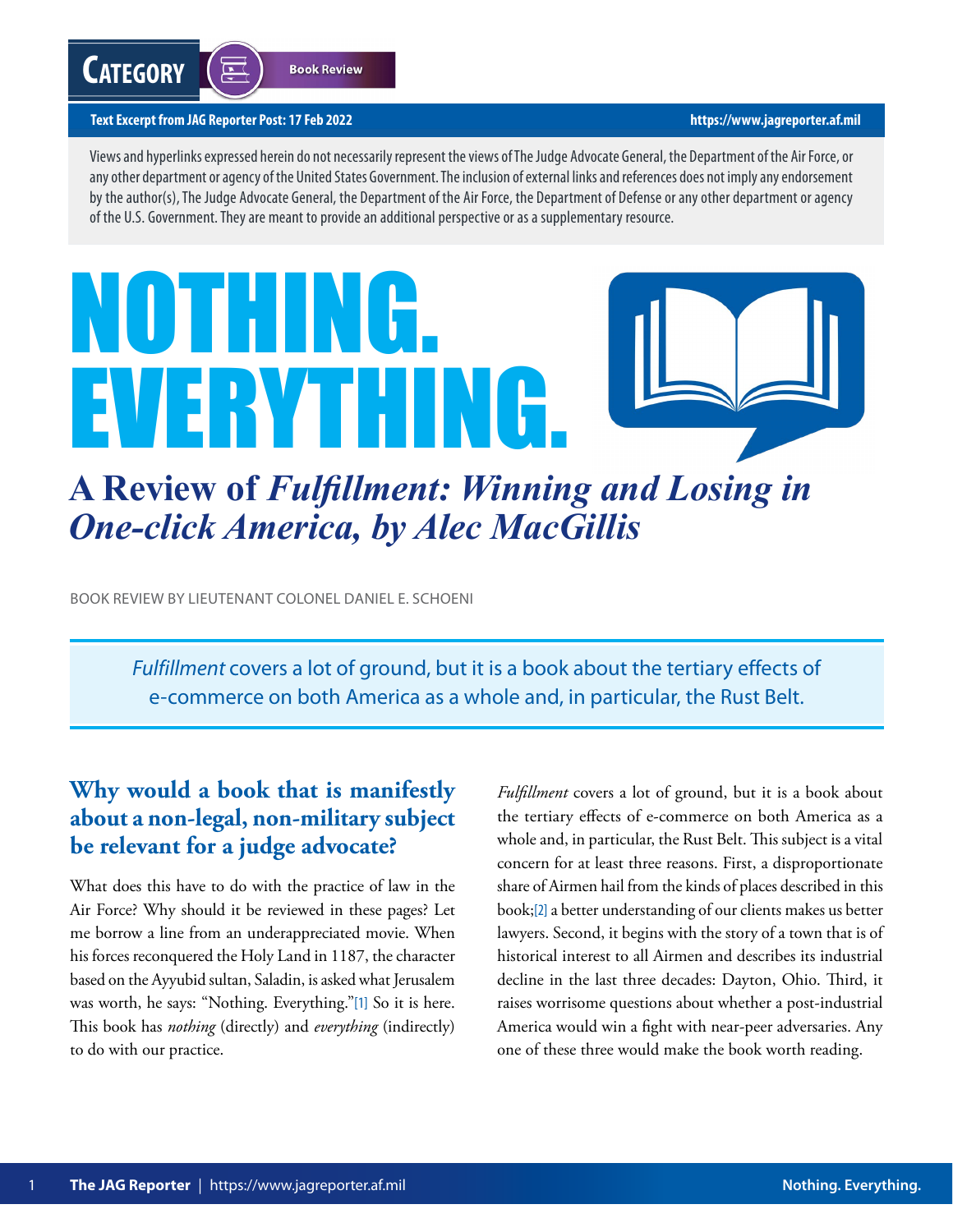#### <span id="page-1-0"></span>**SOMETIMES HARD TO FOLLOW**

Yet I also find this book maddening. Rather than the linear reasoning taught in law school, it employs a discursive, meandering narrative that is sometimes hard to follow. Its conclusions are not plainly stated, its logic frustratingly elliptical. Insofar as I can discern what MacGillis is driving at, I mostly disagree with him. But even for an unapologetic free-trader and economic libertarian like me, there is value in exploring the sociology of our times and in considering what economic success on the coasts has wrought for the forgotten places in "flyover" country. He and I probably disagree about the causes of the problems he describes, their long-term consequences, and what policies (if any) ought to be undertaken. Even so, the story he tells is worth considering.

#### **KNOWING OUR CLIENTS**

There's a canard that after the landslide election of 1972, a writer at the *New Yorker* said, "I can't believe Nixon won. I don't know anyone who voted for him."[\[3\]](#page-3-0) Happen to you lately? It has to me. I'm a recovering political junkie, but I have been surprised by the results of two of the last three presidential elections. Many would argue that white working-class men have driven the election results in the last several cycles, either by showing up at the polls or staying home. We may fancy ourselves astute observers of our countrymen because during our careers we live in a half dozen states across the land. I wonder, however, if a steady government paycheck insulates us from our neighbors and if we never live long enough in one place to notice the local pathologies.[\[4\]](#page-3-0) *Fulfillment* provides a crash course in what is going on with the white working class.

*Fulfillment* provides a crash course in what is going on with the white working class.

Since white working-class men are a shrinking share of the population, why do we care? This is just one demographic group, albeit a large one. Fair question. This book does

not provide a monocausal explanation for all that ails the body politic, much less prescribe a single remedy. But disgruntled members of this group have been in the news lately. It behooves us to understand them better so that we can provide our clients legal counsel enriched with the perspective of moral, economic, social, and political considerations.[\[5\]](#page-3-0) This would include not only advising on the root causes of political extremism but also could make litigators more sensitive to socioeconomic factors that could serve as useful evidence in mitigation or perhaps inform advice we give during legal assistance. This is not the only book of its kind, but it serves as an introduction to a group that our twenty-first century economy has left behind.

> A common concern that America has fully deindustrialized, that we no longer *make* anything. **But is that true?**

#### **SILICON VALLEY TO THE RUST BELT**

All Airmen should know the story of Orville and Wilbur Wright. There is no better introduction than David McCullough's *The Wright Brothers*.[\[6\]](#page-3-0) But while McCullough shows that there was something special about the bookish home in which the brothers were raised and how that contributed to their innovations,[\[7\]](#page-3-0) MacGillis describes the broader cultural milieu that made the twentieth century Midwest the Silicon Valley of its time. Though a small city, Dayton was the paradigmatic example of that innovation culture,[\[8\]](#page-3-0) with not only the advancements in aviation to its credit but also two other major firms that designed and produced world-beating technologies. In recent decades, Dayton has lost its manufacturing jobs; its shiny corporate headquarters have departed. What does this portend for our lead in innovation? Will San Jose go the way of Dayton? These questions lie beyond the scope of the book, but for Airmen keenly aware that our technological advantage is narrowing,[\[9\]](#page-3-0) such worries linger. Whither innovation?[\[10\]](#page-3-0)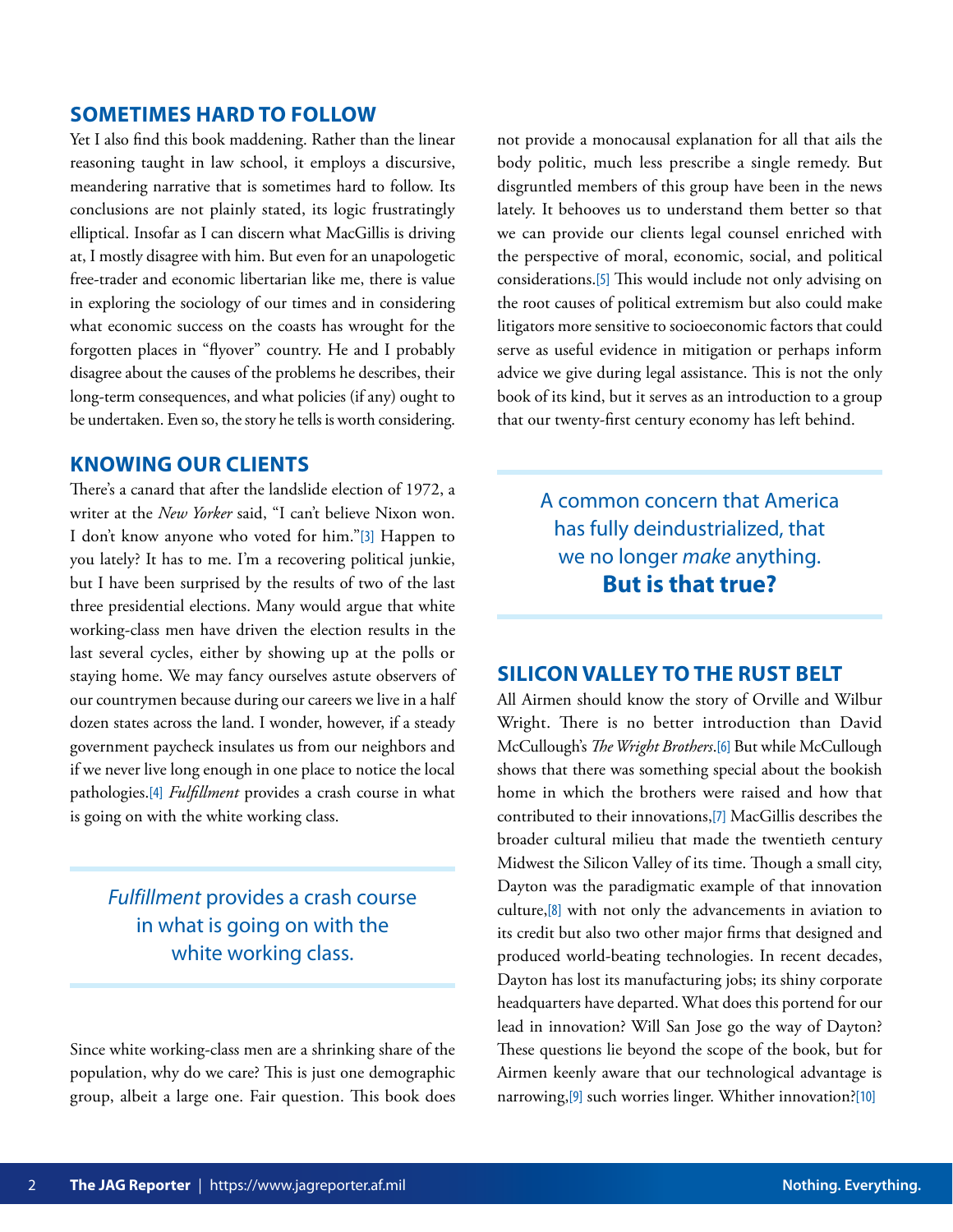#### <span id="page-2-0"></span>**A DEINDUSTRIALIZED ARSENAL**

Many historians would argue that the allies won World War II not so much because of the genius of their generals but because of the combined industrial output of the Anglo-American "arsenal of democracy".[\[11\]](#page-3-0) This view is not uncontested, but industrial output certainly mattered. In like manner, MacGillis quotes a former worker at Baltimore's Sparrows Point steel mill, who warns that but for the mill, we would all be speaking Japanese or German. This echoes a common concern that America has fully deindustrialized, that we no longer *make* anything. But is that true?

Despite the popular lament, U.S. manufacturing is actually stronger than it has ever been. At the same time, it is also a fact that manufacturing jobs have been cut in recent decades. But jobs are not the same as output. One study indicated that in the half century from 1950 to 2010, U.S. manufactures increased by 600 percent.[\[12\]](#page-3-0) Though manufacturing *jobs* are fewer, our *output* is second only to China.

#### Don't count us out only because *some* American cities are no longer flourishing.

Another problem with the book is that it sometimes feels like MacGillis is cherry-picking, making his account tendentious. For every city whose travails he describes in heartbreaking detail, there is another that has adapted. Dayton, Baltimore, and El Paso may struggle,[\[13\]](#page-3-0) but other non-coastal heartland cities such as Columbus, Kansas City, Des Moines, Madison, and Minneapolis are doing just fine, thank you.[\[14\]](#page-3-0) Further, not every lost job is outsourced;[\[15\]](#page-4-0) if jobs are not so much disappearing but rather moving to more business-friendly cities or regions, that is perhaps less worrisome than MacGillis's ominous account would suggest.

As for the defense industrial base, this is my rejoinder. Like America generally, the Rust Belt is not so deindustrialized or hapless as MacGillis supposes.[\[16\]](#page-4-0) Threats abroad are multiplying. But those who would do us harm would do well

to remember that the U.S. armed forces, as well as its supporting industrial base, have time and again proven themselves to be formidable adversaries.[\[17\]](#page-4-0) Don't count us out only because *some* American cities are no longer flourishing.

#### **CONCLUSION**

As other reviews have noted, if you are seeking an understanding of the internal workings of Amazon, you will not find it here.[\[18\]](#page-4-0) This book is instead about the flotsam and jetsam that have been set adrift as educated workers emigrate and financial, business, and political power consolidate in elite coastal cities such as Seattle, San Francisco, New York, and D.C. Despite its nostalgia for an economy and social arrangements of a bygone age and its inconclusiveness, which at times seems like advocacy for a weak form of socialism or perhaps a robust industrial policy, the book raises important questions. There is value in considering the collateral damage of the last four decades' astonishing economic growth,[\[19\]](#page-4-0) even if we are still grateful for that progress and ultimately unconvinced that affluence must be zero sum. That makes this book a worthwhile read. MacGillis's broader thesis, that by delivering *everything* to our doorsteps, e-commerce may leave us with *nothing—*bereft of remunerative work, domestic manufacturing, even hope for the future—is, however, unpersuasive.

> Edited by Captain Charlton S. Hedden Layout by Thomasa Huffstutler

#### **ABOUT THE AUTHOR**



#### **Lieutenant Colonel Daniel E. Schoeni, USAF**

(B.A., Brigham Young University; M.A., University of Iowa; J.D., University of Iowa; LL.M., George Washington University; Ph.D. University of Nottingham, ABD) is currently assigned as the Chief of Acquisition Law at Headquarters Air Force Materiel Command, Wright-Patterson AFB, Ohio. He is licensed in Iowa and the District of Columbia.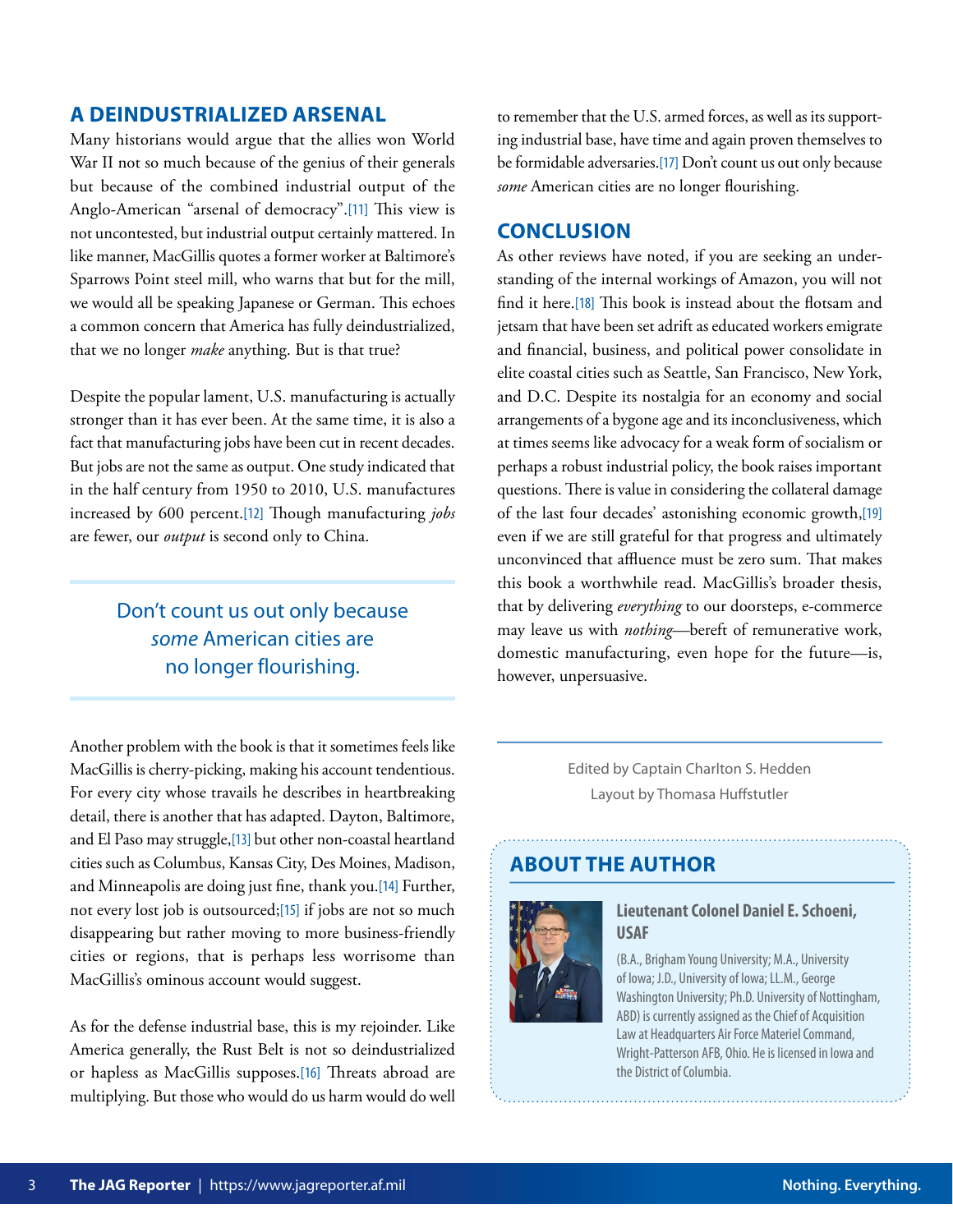- <span id="page-3-0"></span>[\[1\]](#page-0-0) KINGDOM OF HEAVEN (Twentieth Century Fox 2005).
- [\[2\]](#page-0-0) *See Population Representation in the Military Services: Fiscal Year 2015 Summary Report*, 22–23 CNA (2015), [https://www.cna.org/pop-rep/2015/summary/summary.pdf;](https://www.cna.org/pop-rep/2015/summary/summary.pdf) Ann Scott Tyson, *Youths in Rural U.S. are Drawn to Military*, [Wash. Post., Nov. 4, 2005, https://www.washingtonpost.com/archive/politics/2005/11/04/youths-in-rural-us-are-drawn-to](https://www.washingtonpost.com/archive/politics/2005/11/04/youths-in-rural-us-are-drawn-to-military/24122550-6bb7-4174-93a0-7e1d91a78b2d/)military/24122550-6bb7-4174-93a0-7e1d91a78b2d/ Dave Philipps & Tim Arango, *Who Signs Up to Fight? Makeup of U.S. Recruits Showing Glaring Disparity*, N.Y. Times, Jan. 10, 2020, [https://www.nytimes.com/2020/01/10/us/military-enlistment.html.](https://www.nytimes.com/2020/01/10/us/military-enlistment.html)
- [\[3\]](#page-1-0) *See, e.g.*, John Podhoretz, *The Actual Pauline Kael Quote—Not as Bad, and Worse*, Commentary, Feb. 27, 2011, <https://www.commentary.org/john-podhoretz/the-actual-pauline-kael-quote%E2%80%94not-as-bad-and-worse/>.
- [\[4\]](#page-1-0) You may want to consider whether you have more in common with the residents of Fishtown or Belmont using the following quiz; I suspect that the vast majority of the JAG Corps has much more in common with Belmont. *Do You Live in a Bubble? A Quiz*, PBS News Hour, Mar. 24, 2016, [https://www.pbs.org/newshour/economy/do-you-live-in-a-bubble-a-quiz-2.](https://www.pbs.org/newshour/economy/do-you-live-in-a-bubble-a-quiz-2) *Cf.* Charles Murray, COMING APART: THE STATE OF WHITE AMERICA, 1960-2010 (2012).
- [\[5\]](#page-1-0) Air Force Rules of Professional Conduct (2018), Rule 2.1.
- [\[6\]](#page-1-0) For a valuable review of McCullough's book and explanation of its relevance to procuring next-generation defense technology, see Stephen L. Schooner & Nathan E. Castellano, *Reinvigorating Innovation: Lessons Learned from the Wright Brothers*, 56 Cont. Mgmt. 46 (April 2016).
- [\[7\]](#page-1-0) DAVID McCULLOUGH, THE WRIGHT BROTHERS 17, 30, 73 (2015) (describing a vast family library and the encouragement of learning); *id.* at 28–30, 34, 36–39, 51–52, 67–68, 91–92 (arguing that Orville and Wilbur unlocked the mystery of heavier than air flight not only because of mechanical skills acquired from tinkering with bicycles but through their studies of the works on aeronautics and observations of birds in flight). In many ways, they were not outliers but representative of the broader culture of the Midwest, whose contributions to humanity have been considerable, and the account of which has been mostly neglected by professional historians. *See generally* JON K. LAUCK, THE LOST REGION: TOWARD A REVIVAL OF MIDWESTERN HISTORY (2013).
- [\[8\]](#page-1-0) *See* Mark Bernstein, Grand Eccentrics: Turning the Century: Dayton and the Inventing of America (1996) (describing four prominent Dayton inventors who were contemporaries with the Orville and Wilbur Wright: Charles Kettering, John H. Patterson, Arthur Morgan, and James Cox).
- [\[9\]](#page-1-0) *See* Gen Charles Q. Brown, Jr., *Accelerate Change or Lose* (Aug. 2020) at 3–4, https://www.af.mil/Portals/1/documents/csaf/ [CSAF\\_22/CSAF\\_22\\_Strategic\\_Approach\\_Accelerate\\_Change\\_or\\_Lose\\_31\\_Aug\\_2020.pdf \(describing the erosion of Amer](https://www.af.mil/Portals/1/documents/csaf/CSAF_22/CSAF_22_Strategic_Approach_Accelerate_Change_or_Lose_31_Aug_2020.pdf)ica's competitive advantage, noting China's aggressive efforts to narrow that gap, and observing that "[a]ir dominance is not a birthright").
- [\[10\]](#page-1-0) For an introduction to this debate, see Daniel Schoeni, *Three Competing Options for Acquiring Innovation*, 32 Air & Space Power J. 4 (Winter 2018) (summarizing three articles written in response to the AFJAGS's first national security law writing competition by Brig Gen Linell Letendre, Maj Nicholas Frommelt, and Capt Matthew Ormsbee and arguing that wider competition open systems architecture is the better course).
- [\[11\]](#page-2-0) FDR made the phrase "arsenal of democracy" famous in his eponymous speech delivered on December 29, 1940, but industrialistturned-mobilizer Bill Knudson who coined the term. *See* Arthur Herman, Freedom's Forge: How American Business PRODUCED VICTORY DURING WWII 69-71,115, 129 (2012).
- [\[12\]](#page-2-0) William A. Strauss, *Is U.S. Manufacturing Disappearing?*, MIDWEST ECON. BLOG, FED. RES. BANK CHI., Aug. 19, 2010, <https://www.chicagofed.org/publications/blogs/midwest-economy/2010/isusmanufacturing>. Most Americans polled in a recent survey were aware that U.S. output had increased, with nearly half (47%) believing it had declined. Drew Desilver, *Most Americans Unaware that as U.S. Manufacturing Jobs Have Disappeared, Output Has Grown*, Pew Res. Center, July 25, 2017, https://www.pewresearch.org/ [fact-tank/2017/07/25/most-americans-unaware-that-as-u-s-manufacturing-jobs-have-disappeared-output-has-grown/.](https://www.pewresearch.org/fact-tank/2017/07/25/most-americans-unaware-that-as-u-s-manufacturing-jobs-have-disappeared-output-has-grown/)
- [\[13\]](#page-2-0) To that list could be added several other stagnant Rust Belt cities: Flint, Youngstown, Rockford, Muncie, and Erie. *See* Aaron M. Renn, *The Rust Belt's Mixed Population Story*, City J., Jul. 1, 2019,<https://www.city-journal.org/rust-belt-population-growth>.
- [\[14\]](#page-2-0) *Id.* Moreover, smaller cities are also succeeding: Iowa City, Iowa; Lafayette, Indiana; and Traverse City, Michigan. Aaron M. Renn, *The Sunny Side of Midsize*, City J., Sept. 18, 2018,<https://twitter.com/cityjournal/status/1048405989563793408>, reviewing Mick Cornett & Jayson White, The Next American City (2018) (arguing that mid-sized cities such as Oklahoma City, Des Moines, and Charleston are creating competitive alternatives to the elite coastal megacities). *See also* Adam Roberts, *The Midwest: A Region with an Outsized Punch*, Economist, Jul. 23, 2020, <https://www.economist.com/special-report/2020/07/23/a-region-with-outsized-punch> (observing that smaller cities like Ann Arbor, Madison, and Pittsburgh have done well of late). Even before the current pandemic accelerated the flight from large cities, a Rust Belt "revival" was already underway. *See Schumpeter, A Rust-belt Revival*, Economist, Mar. 5, 2016, [https://www.economist.com/business/2016/03/03/a-rust-belt-revival.](https://www.economist.com/business/2016/03/03/a-rust-belt-revival) This was not merely a shift toward lower paying jobs in the services sector, but even saw the return of manufacturing in once dying cities. See Aaron M. Re Crry J., Spring 2018,<https://www.city-journal.org/html/manufacturing-comeback-15833.html>(describing the rebound in Grand Rapids only seven years after *Newsweek* declared it one of America's dying cities). With the ability to telework from virtually anywhere has come further interest in low-cost cities between the coasts. *See* Matt S. Clancy, *Remote Work's Time Has Come*, City J., Spring 2020, <https://www.city-journal.org/remote-works-time-has-come>.